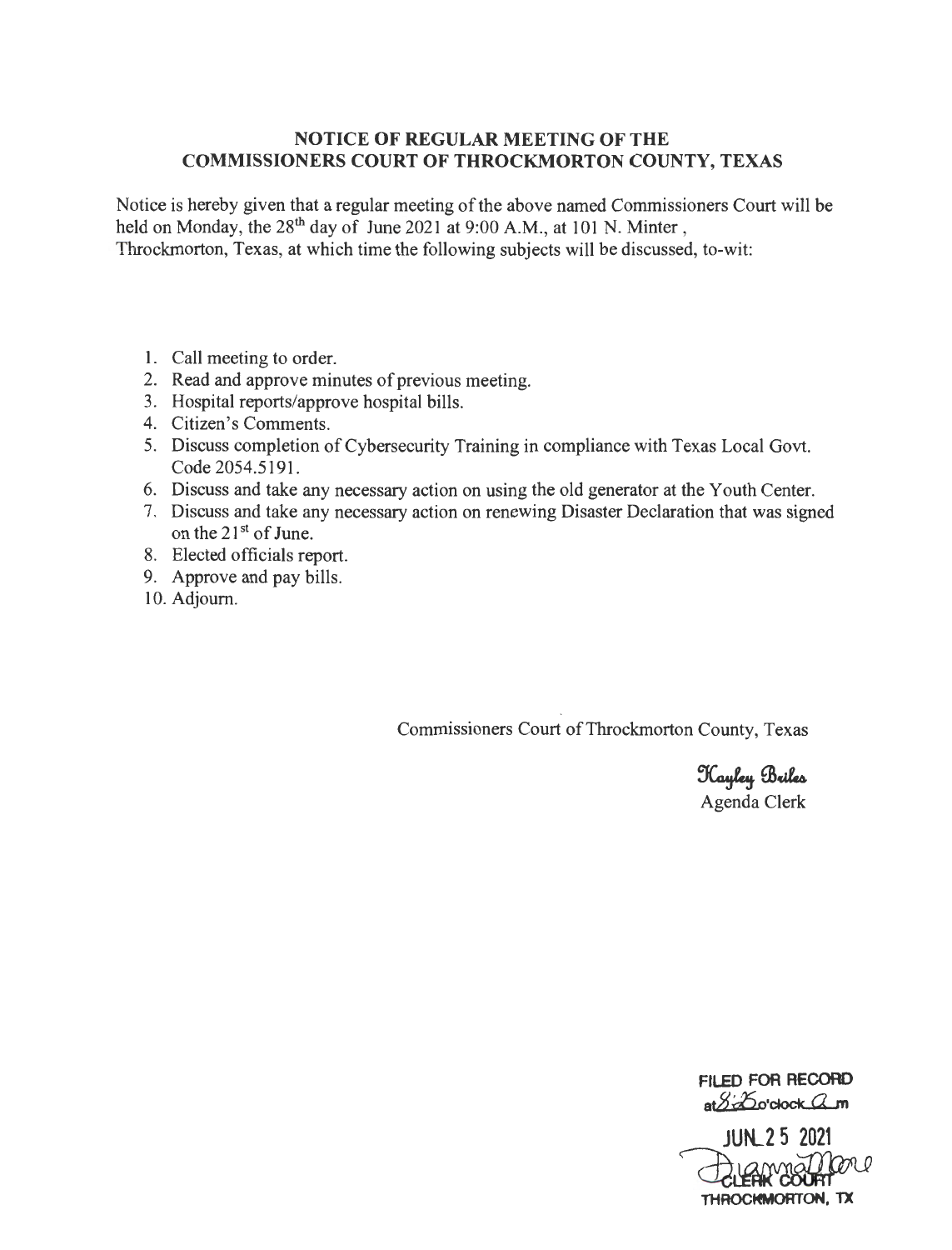### COMMISSIONER'S COURT

#### Regular Meeting

Throckmorton County Commissioners' Court met in Regular Session on Monday the 28<sup>th</sup> day of June, 2021, at 9:00 A.M ., at 105 North Minter, Throckmorton, Texas, with the following members present:

Present: Trey Carrington, County Judge Casey Wells, Commissioner Pct #1, Kasey Hibbitts, Commissioner Pct #2, Greg Brockman, Commissioner Pct#3, Klay Mitchell, Commissioner Pct#4, Dianna Moore, County Clerk, Brenda Rankin, County Treasurer, Bobby Thompson, and Doc Wigington

- 1. Trey Carrington called meeting to order at 9:07 A.M. and welcomed guest.
- 2. Dianna Moore read minutes from the previous meeting. Kasey Hibbitts made the motion with

Klay Mitchell seconding to approve the minutes. Motion carried 5-0.

- 3. No action on line item #3.
- 4. Citizen's hearing was held. No comments made.
- 5. No action on line item #5, training has been completed.
- 6. No action on line item #6
- 7. Casey Wells made the motion with Kasey Hibbitts seconding to extend the Disaster Declaration that was signed on June 21, 2021, for 10 years. Declaration is attached. Motion carried 5-0.
- 8. Elected Official's Report: Doc Wigington gave a report, see attached. Discussion was held regarding FEMA.
- 9. Brenda Rankin presented the court with the county bills. Greg Brockman made the motion with Klay Mitchell seconding to approve and pay the bills. Motion carried 5-0.
- 10. Casey Wells made the motion and seconded by Trey Carrington to adjourn at 10:05 a.m. Motion carried 5-0.

Witnessed my hand AND approved this the 12th day of July, 2021.

County Judge

**ATTEST: County Clerk**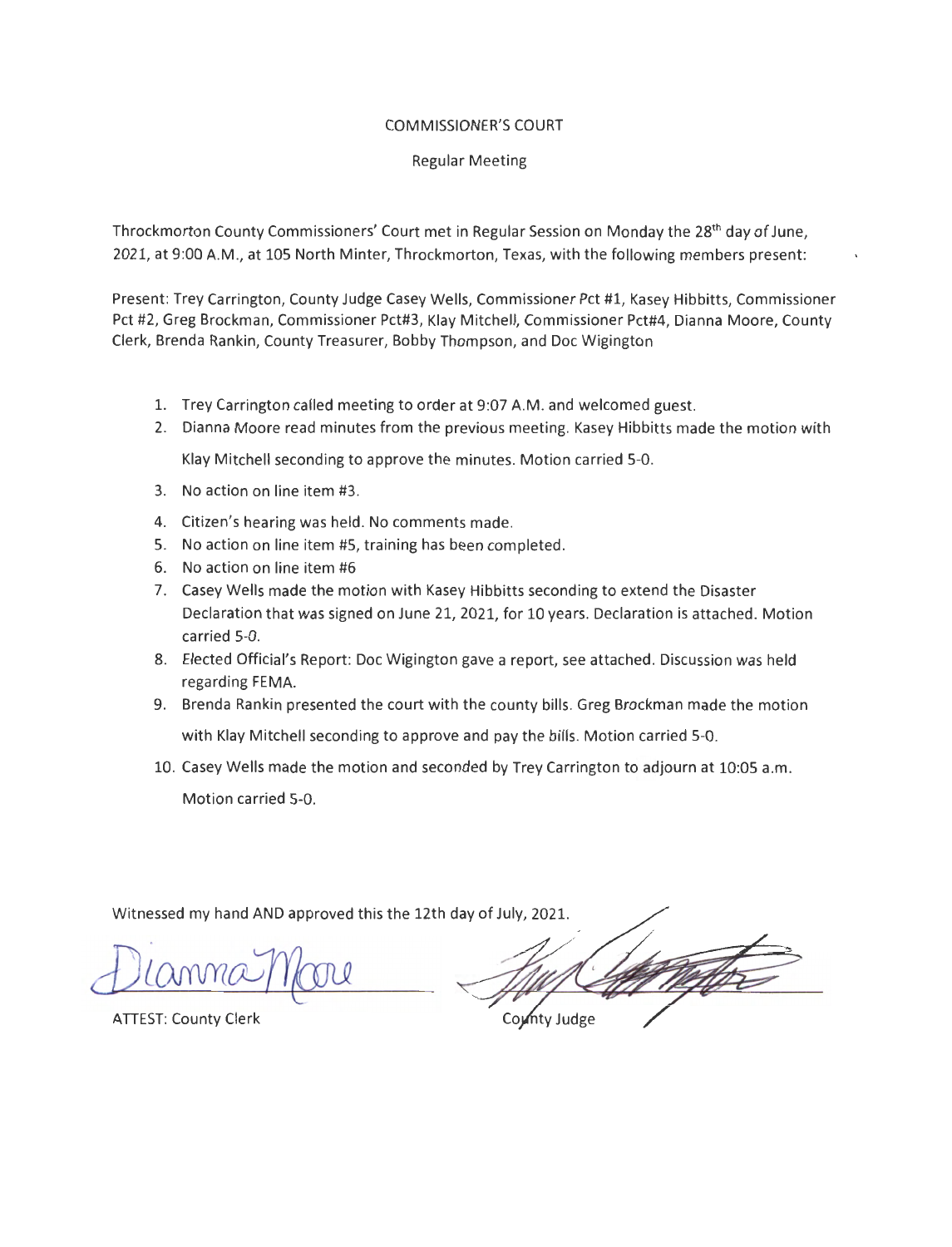TREY CARRINGTON THROCKMORTON COUNTY JUDGE P.O. Box 700 Throckmorton, TX 76483 P: {940) 849-8805 F: {940) 849-8806

Date: June 21, 2021

The Honorable Greg Abbott Governor of Texas c/o Chief TDEM P.O. Box 4087 Austin, Texas 78773-0001

Dear Governor Abbott,

As a result of the ongoing surge of individuals unlawfully crossing the Texas-Mexico border, Throckmorton County is facing an imminent threat of widespread and severe damage. The county is under the threat of property damage, injury, property crime, human and drug trafficking, and violent crime.

It is my belief the border crisis has impacted our County and will continue to impact this County. I have determined that this ongoing surge of individuals unlawfully crossing the Texas-Mexico border is of such severity and magnitude that an effective response is beyond Throckmorton Counties capability to recover without supplementary State and/or Federal assistance. Additionally, I certify that Throckmorton County does not have local funding available to make the needed changes and to provide these citizens with effective relief.

Your assistance in this emergency matter, as it affects the safety and health needs of our citizens would be appreciated.

Sincerely

Trey Oarrington **Throckmorton County Judge**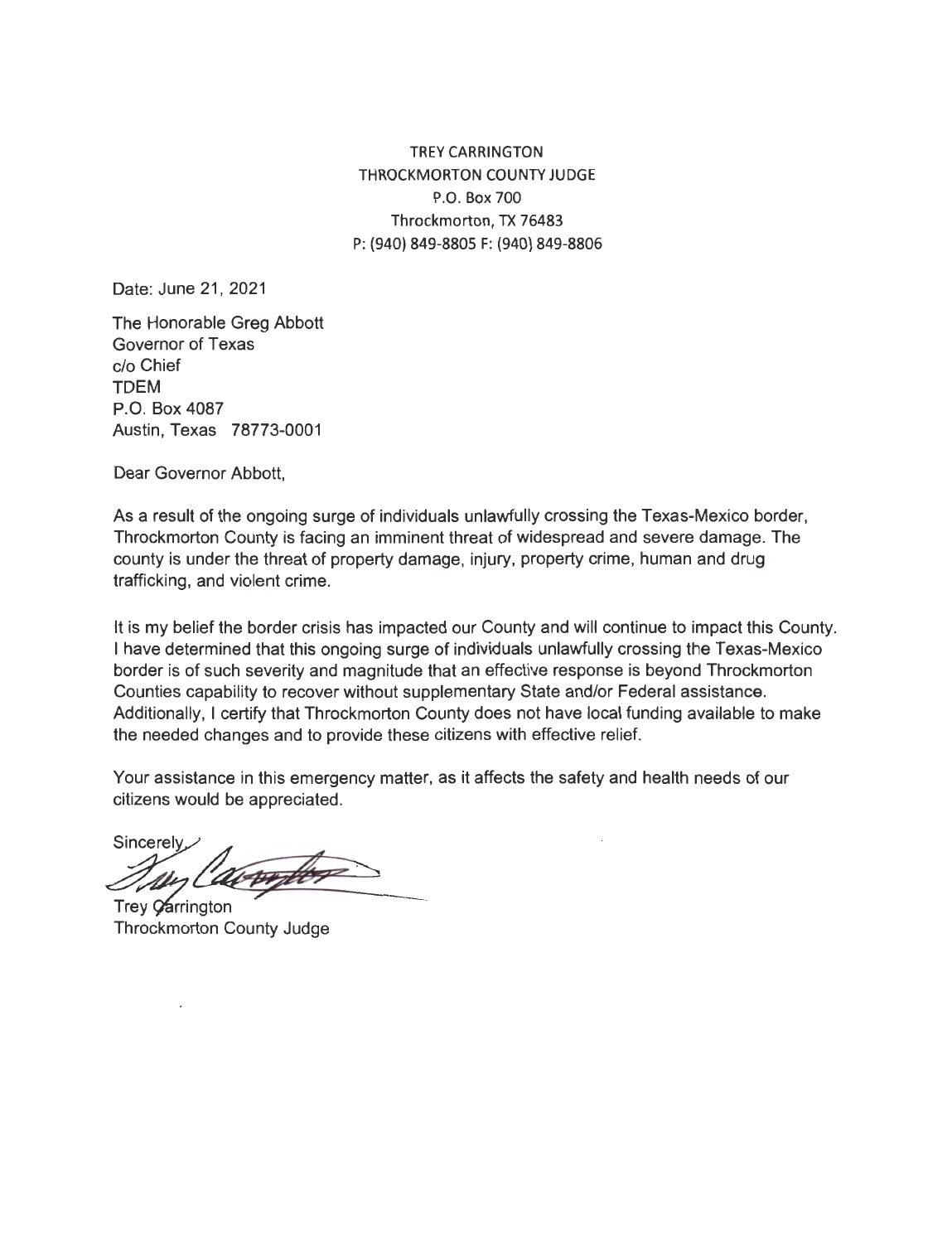## **STATE OF TEXAS**

# COUNTY OF THROCKMORTON

#### CONTINUATION OF DECLARATION OF DISASTER

WHEREAS, the Commissioners' Court of Throckmorton, Texas on this the  $28<sup>th</sup>$  day of June, 2021, determined that Throck morton County has been affected by the ongoing surge of individuals unlawfully crossing the Texas-Mexico border which is causing extensive damage to public and private property, injury or loss of life, and endangerment of the safety of the residents of Throckmorton County, and continues to be threatened by these circumstances and;

WHEREAS, the Commissioners' Court of Throckmorton County, Texas, has determined that extraordinary measures must be taken to alleviate the suffering of people, and to protect property, which are necessary and hereby ordered.

#### NOW, THEREFORE, BE IT PROCLAIMED BY THE COUNTY JUDGE OF THROCKMORTON COUNTY:

- I. That a local state of disaster was declared by the County Judge for Throckmorton County, Texas on June 21, 2021 pursuant to Section 418. 1  $08(a)$  of the Texas Government Code.
- II. Pursuant to Section 418 .1 08(b) of the Texas Government Code, the state of disaster shall continue for a period of not more than 10 years from the date of this declaration unless continued or renewed by the Commissioners' Court of Throckmorton County, Texas.
- III. Pursuant to Section 418 .108(c) of the Texas Government Code, this declaration of a local disaster shall be given prompt and general publicity and shall be filed promptly with the County Clerk.
- IV. Pursuant to Section  $418.108(d)$  of the Texas Government Code, this declaration of a local state of disaster activates the county/city Emergency Management Plan.

ORDERED this 28th day of June 2021

County Judge **Throckmorton County** 

**ATTEST:** 

County Clerk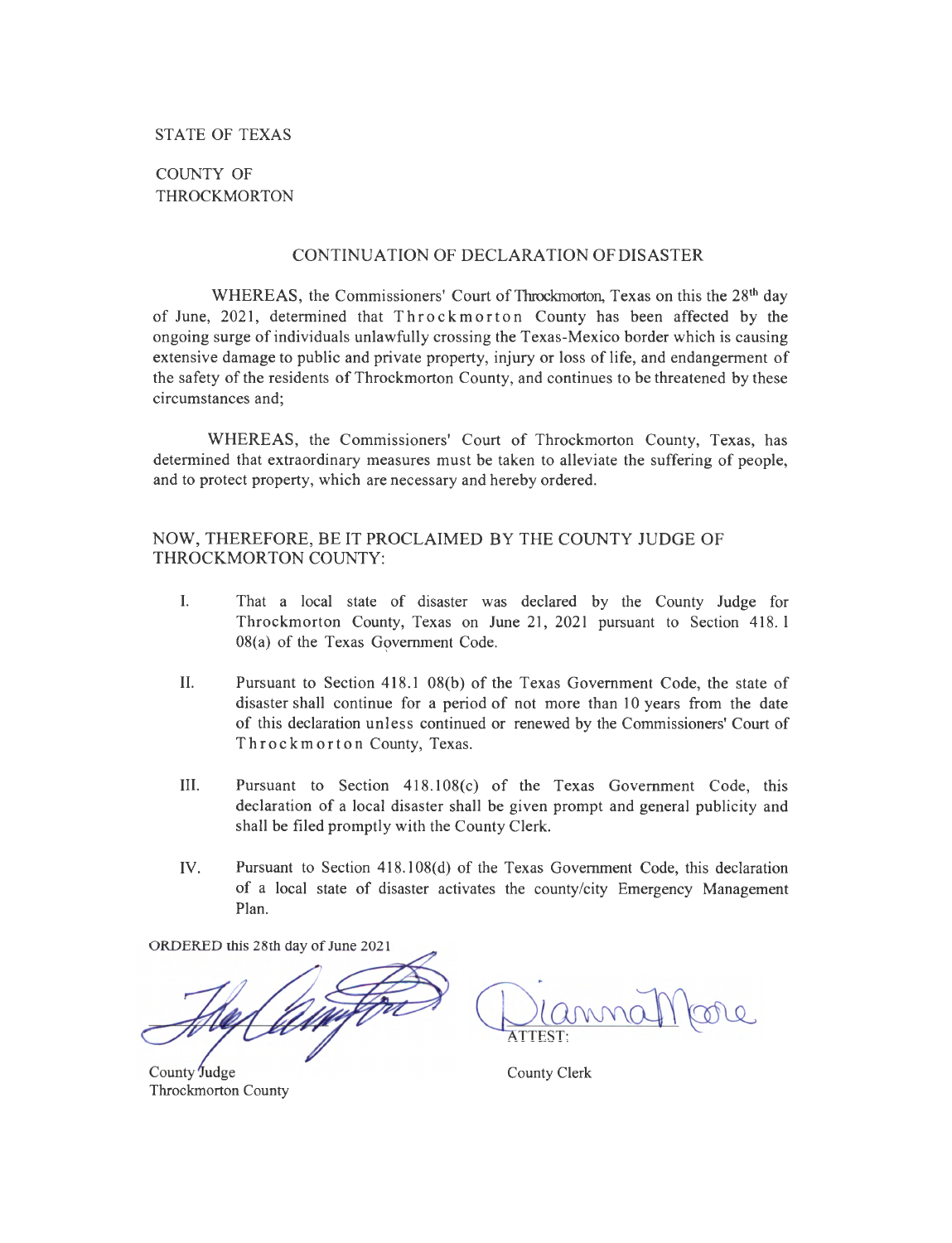TREY CARRINGTON THROCKMORTON COUNTY JUDGE P.O. Box 700 Throckmorton, TX 76483 P: (940) 849-8805 F: (940) 849-8806

Date: June 21, 2021

The Honorable Greg Abbott Governor of Texas c/o Chief TDEM P.O. Box 4087 Austin, Texas 78773-0001

Dear Governor Abbott,

As a result of the ongoing surge of individuals unlawfully crossing the Texas-Mexico border, Throckmorton County is facing an imminent threat of widespread and severe damage. The county is under the threat of property damage, injury, property crime, human and drug trafficking, and violent crime.

It is my belief the border crisis has impacted our County and will continue to impact this County. I have determined that this ongoing surge of individuals unlawfully crossing the Texas-Mexico border is of such severity and magnitude that an effective response is beyond Throckmorton Counties capability to recover without supplementary State and/or Federal assistance. Additionally, I certify that Throckmorton County does not have local funding available to make the needed changes and to provide these citizens with effective relief.

Your assistance in this emergency matter, as it affects the safety and health needs of our citizens would be appreciated.

Sincerely **Trey Carrington** 

Throckmorton County Judge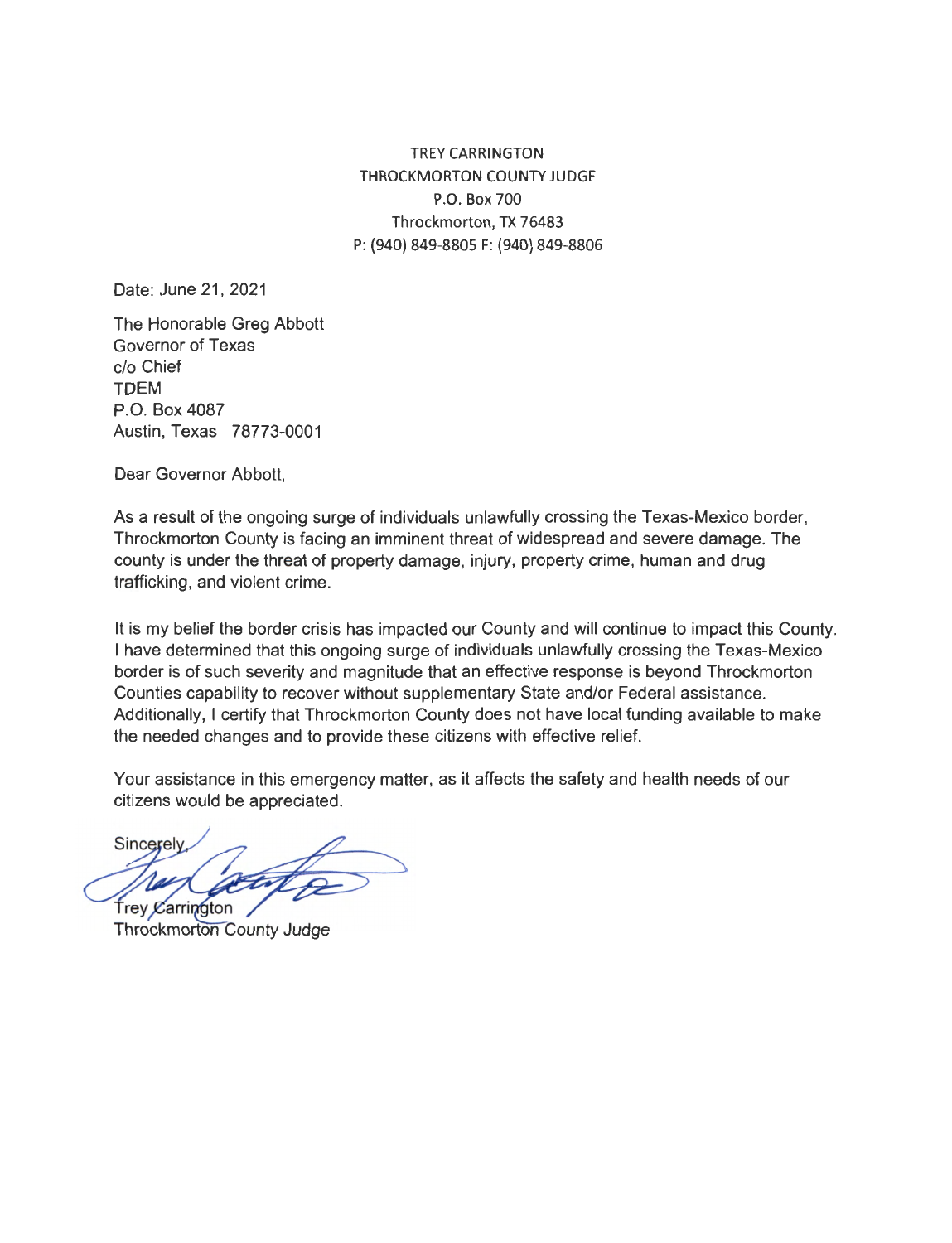# **Local Disaster Declaration**

WHEREAS, the County of Throckmorton on the 21<sup>st</sup> Day of June 2021, has suffered widespread or severe damage, injury, or loss of life or property (or there is imminent threat of same) resulting from

The ongoing surge of individuals unlawfully crossing the Texas-Mexico border and

WHEREAS, the County Judge of Throckmorton County has determined that extraordinary measures must be taken to alleviate the suffering of people and to protect or rehabilitate property,

**NOW,** THEREFORE, BE IT PROCLAIMED BY THE COUNTY JUDGE OF THROCKMORTON COUNTY:

That a local state of disaster is hereby declared for Throckmorton County pursuant to §418.108(a) of the Texas Government Code.

Pursuant to §418.108(b) of the Texas Government Code, the state of disaster shall continue for a period of not more than seven days from the date of this declaration unless continued or renewed by the Commissioners Court of Throckmorton County.

Pursuant to §418.108(c) of the Texas Government Code, this declaration of a local state of disaster shall be given prompt and general publicity and shall be filed promptly with the County Clerk.

Pursuant to §418.108(d) of the Texas Government Code, this declaration of a local state of disaster activates the Throckmorton County emergency management plan.

That this proclamation shall take effect immediately from and after its issuance.

ORDERED this 21<sup>st</sup> Day of June 2021.

Trey Carrington **Throckmorton County Judge**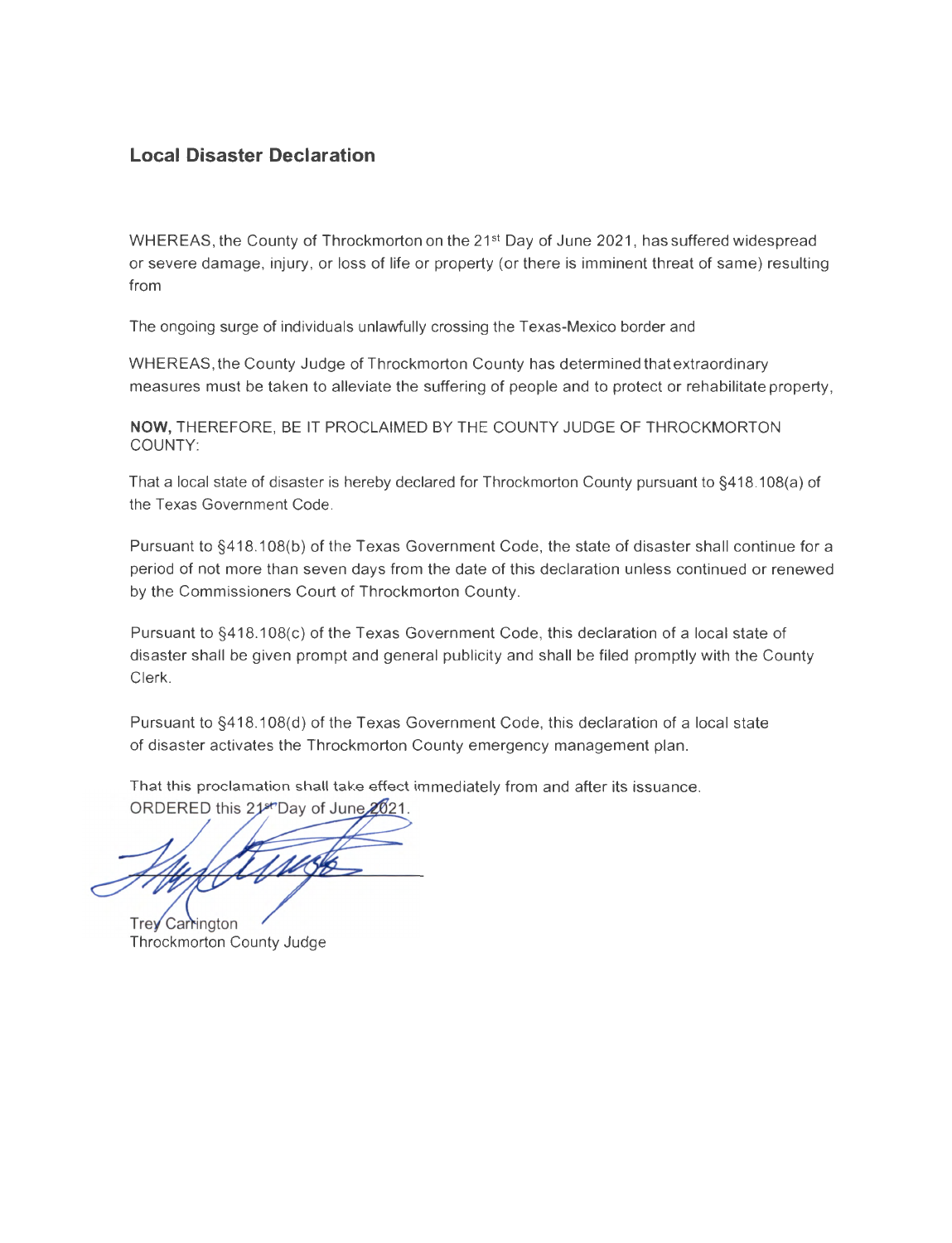# **Disaster Declaration for Throckmorton County**

WHEREAS, the County of Throckmorton, on the  $21<sup>ST</sup>$  day of June 2021, has issued this emergency disaster declaration due to the border crisis.

WHEREAS, the County Judge of Throckmorton County has determined that extraordinary measures must be taken to alleviate the suffering of people.

NOW, THEREFORE, BE IT PROCLAIMED BY THE COUNTY JUDGE, TREY CARRINGTON, OF THROCKMORTON COUNTY:

That a local state of disaster is hereby declared for Throckmorton County pursuant to §418.108(a) of the Texas Government Code.

Pursuant to §418.018(b) of the Texas Government Code, the state of disaster shall continue for a period of 7 days from the date of this declaration unless continued or renewed by the Commissioner's Court of Throckmorton County.

Pursuant to §41 8.018(c) of the Texas Government Code, this declaration of a local state of disaster shall be given prompt and general publicity and shall be filed promptly with the County Clerk.

Pursuant to §418.018(d) of the Texas Government Code, this declaration of a local state of disaster activates the Throckmorton County emergency management plan.

That this proclamation shall take effect immediately from and after its issuance.

ORDERED this  $21^{st}$  day of June

TREY CARRINGTOP THROCKMORTON COUNTY JUDGE

**Fil.ED FOR RECORD**   $a/$ *Q'* $\omega$ <sup>o'clock</sub>  $\alpha$ <sub>m</sub></sup>

**JUN 2 1 2021**  THROCKMORTON, TX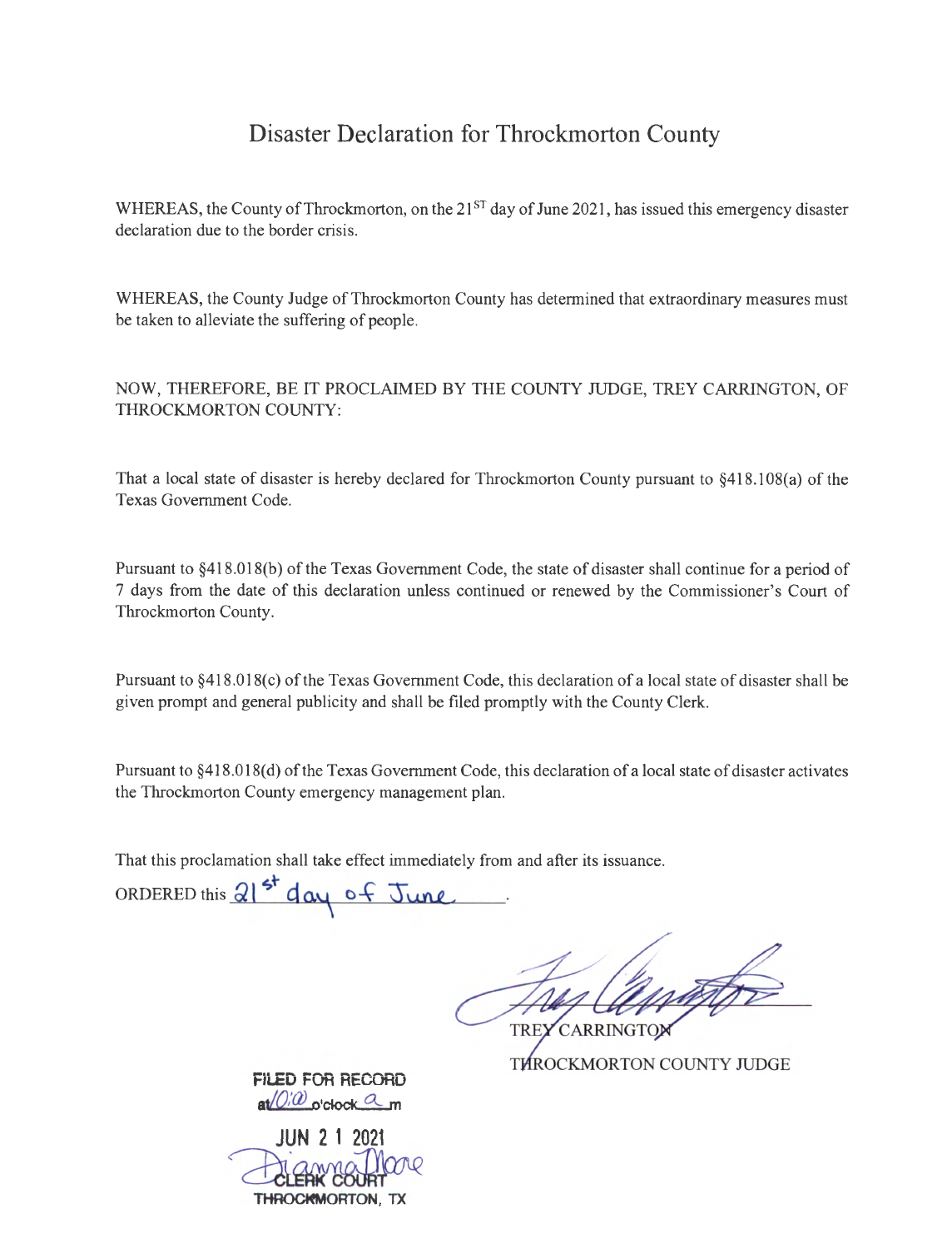Doc Wigington Throckmorton County Sheriff P.O. Box 578 Throckmorton, TX 76483



Tel. 940-849-8855 Fax 940-849-8856

06-28-2021

Re: Elected Officials report for the Office of the Sheriff

- 1. Give presentation on reason and need for declaration of declaration of disaster top help combat border crisis
- 2. Give information as to waving of TCOLE rules as to address rehires with LT1
- 3. Advise court of new bill from jail about RX and inmates.
- 4. Advised court that due to audit by DMV and DPS biometric locks will be installed for better security as we are required by jail standards.
- 5. Advise spoke with Judge Hadaway about getting ones in jail taken care of first in court to help on jail bills

better security as we are required by jail standards.<br>5. Advise spoke with Judge Hadaway about getting ones in j<br>help on jail bills<br>Sheriff Doc Wigington

Throckmorton County The Great State of Texas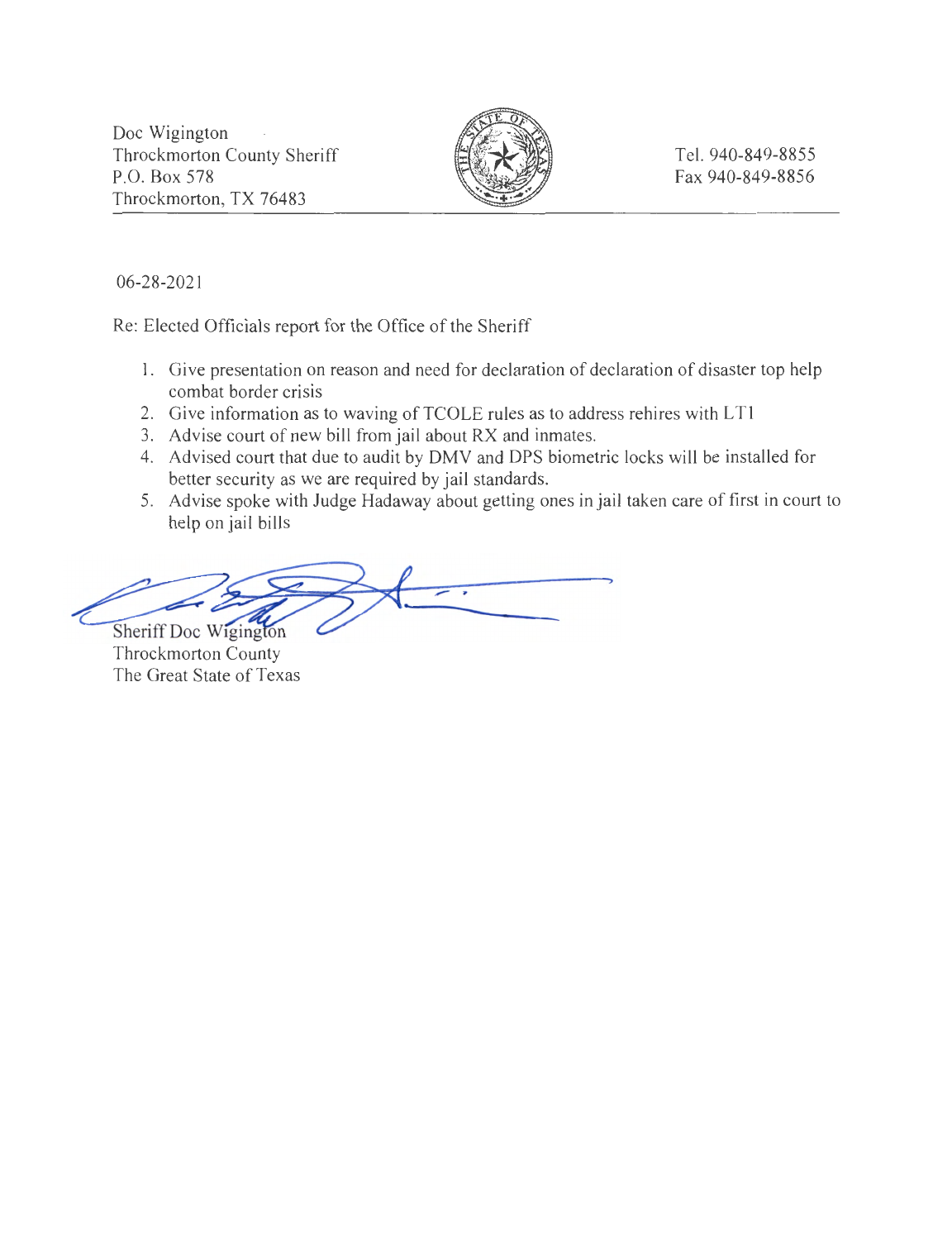| June 28, 2021                       |                |               |
|-------------------------------------|----------------|---------------|
|                                     |                |               |
| <b>VENDOR NAME</b>                  | <b>ACCOUNT</b> | <b>AMOUNT</b> |
| <b>BCBS</b>                         |                | 13,241.86     |
| <b>UNUM</b>                         |                | 312.33        |
| <b>AFLAC</b>                        |                | 680.16        |
| <b>SUPERIOR VISION</b>              |                | 161.76        |
| <b>VERIZON</b>                      | <b>SO</b>      | 198.52        |
| <b>ABILENE FEDERAL CREDIT UNION</b> |                | 40.00         |
| <b>TX CHILD SUPPORT DISB</b>        |                | 112.00        |
| <b>ABC PRINTING</b>                 |                | 756.25        |
| <b>POSTMASTER</b>                   |                | 195.00        |
| <b>WINDSTREAM</b>                   |                | 2,489.67      |
| <b>CITY</b>                         |                | 406.69        |
| <b>CITY</b>                         | PREC. 1        | 51.44         |
| <b>CITY</b>                         | PREC. 2        | 103.63        |
| <b>CITY</b>                         | PREC. 4        | 69.44         |
| <b>GARLINGTON-BROWN</b>             |                | 786.00        |
| <b>PAM THOMPSON</b>                 |                | 40.87         |
| <b>RENAISSANCE AUSTIN HOTEL</b>     |                | 463.03        |
| <b>LOU ANN KARL</b>                 |                | 186.91        |
| <b>AEP</b>                          |                | 375.00        |
| <b>MLR GRAPHICS</b>                 |                | 86.75         |
| <b>TXU ENERGY</b>                   |                | 1,223.81      |
| <b>GERALD COOK</b>                  | PREC. 2        | 879.99        |
| <b>HENDRICK PROVIDER NETWORK</b>    |                | 71.93         |
| <b>GEBO'S</b>                       | PREC.3         | 185.97        |
| <b>INGRAM CONCRETE</b>              | PREC. 2        | 840.80        |
| <b>YELLOWHOUSE</b>                  | PREC. 1        | 260.42        |
| <b>ALLEN'S GARAGE</b>               |                | 35.00         |
| <b>TCISD</b>                        |                | 18.00         |
| <b>LILLIE TIMMS</b>                 |                | 15.44         |
| <b>C N A SURETY</b>                 |                | 100.00        |
| <b>WARREN CAT</b>                   | PREC. 1        | 90.17         |
| <b>BJB</b>                          | PREC. 2        | 750.00        |
| <b>BJB</b>                          | PREC. 3        | 475.00        |
| <b>STEPHENS COUNTY</b>              |                | 1,026.50      |
| <b>KIM NEWSOME</b>                  | PREC. 4        | 714.00        |